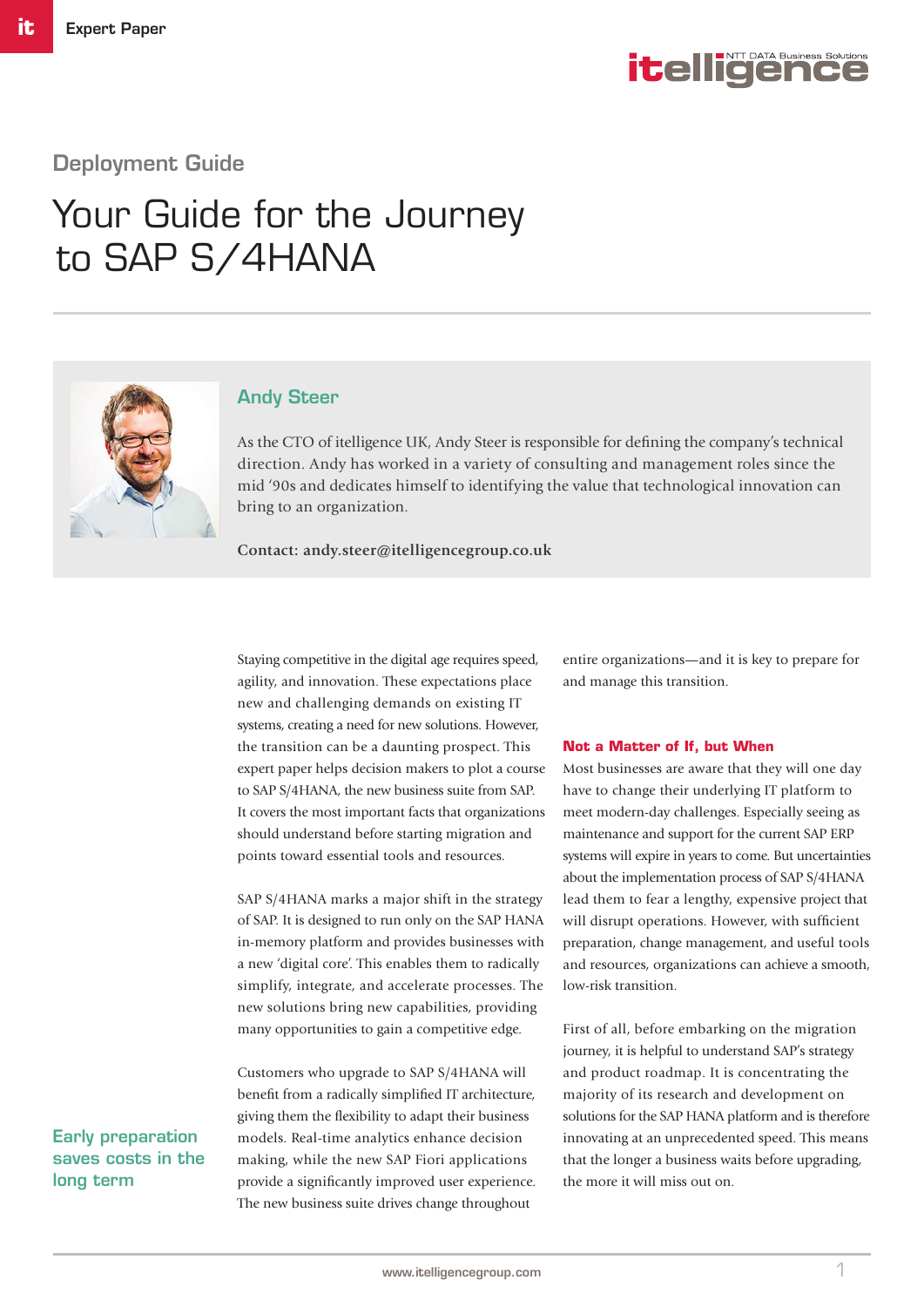Companies that put off preparation for SAP S/4HANA will lose competitiveness and begin to see a widening innovation gap. Considerable time and effort will then have to be invested in enhancing existing systems to catch up and acquire innovations that are included in the new business suite. And, by doing this, businesses would be essentially building on foundations that they know will eventually change. Any custom code or extensions they develop will have to be taken into consideration when they come to migrate. By starting to plan early, organizations

can save themselves a considerable amount of unnecessary effort and cut costs in the long term.

Due to the simplified core architecture of SAP S/4HANA, it is significantly easier to deliver additional capabilities such as embedded analytics or integrated planning. Not only can companies save unnecessary outlay and development effort, but they also get ahead of the curve and profit from the simplified data model and increased flexibility. But what is the best way to approach implementation?



Figure 1: The Impact of Not Deciding

Innovation Gap: - Competitiveness, + Costs

#### **Finding New Ways to Generate Value**

There are three transition paths to SAP S/4HANA: new implementation, landscape transformation, and system conversion. While landscape transformation is the ideal option for extremely complex landscapes, system conversion is the starting point for the majority of SAP customers. With this approach, they can aim to keep the configurations of their existing SAP systems and reduce the time the migration takes.

Transition to the new business suite can be an iterative process: not everything has to be completed in one go. Although customers, particularly those without existing SAP systems, may choose to implement SAP S/4HANA and industry solutions all at once, this is not the only route. It is also possible to start with the foundations and gradually work towards a full SAP S/4HANA implementation.

Transition to SAP S/4HANA can be an iterative process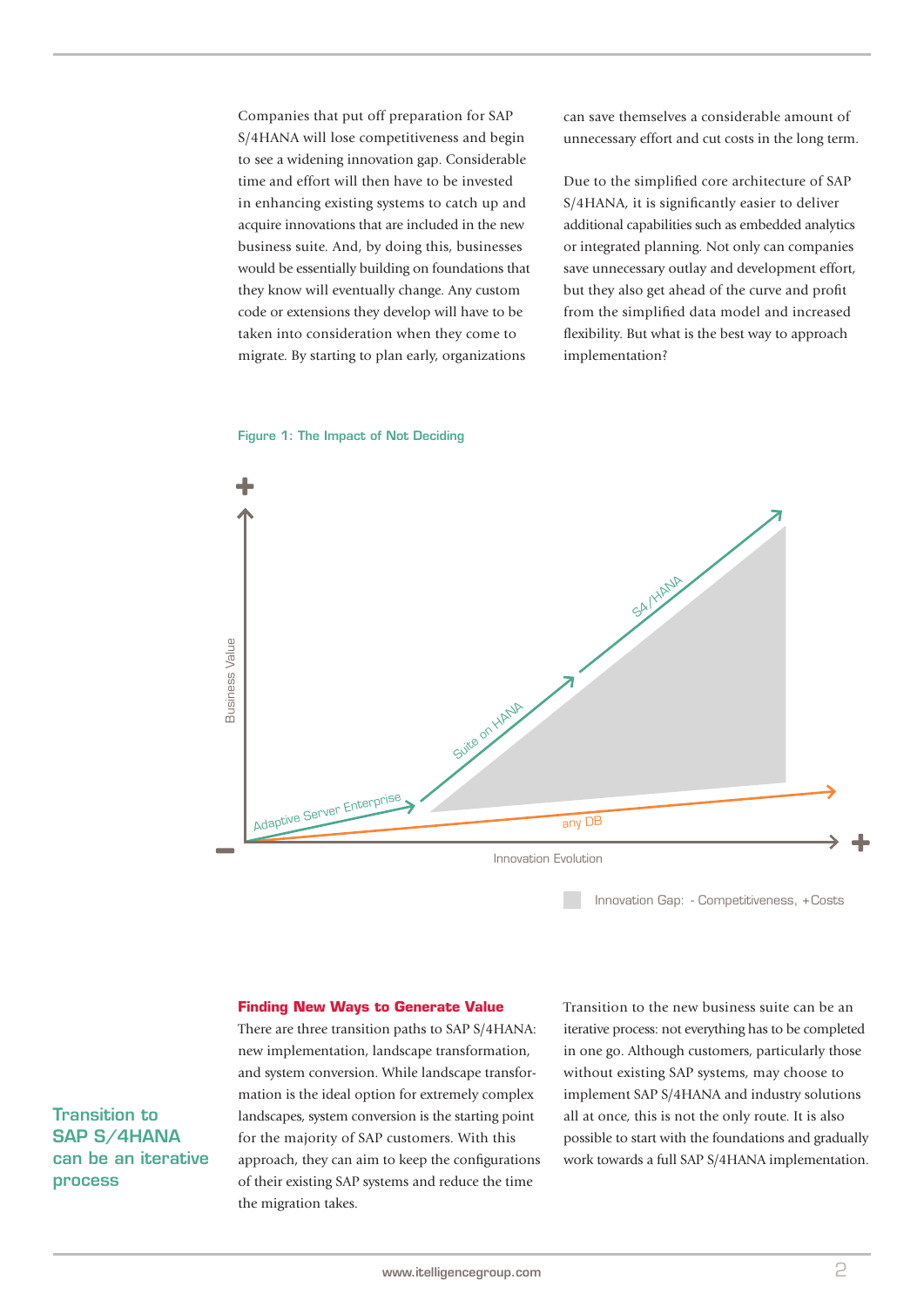# There are many valuable resources to support your journey

# itelligence experts can perform technical tasks on your behalf

However, migration is not simply a technical task. The new business suite drives change within organizations, creating possibilities to both adapt existing processes and create entirely new ones. **That is why change management is vital in the run up to the transition.** The first step in building the roadmap is for an organization to closely examine its own individual way of working and identify areas where improvements could be made. Once a business has a clear understanding of this, it can determine exactly how it will use the new capabilities of SAP S/4HANA to their full potential.

### **Laying the Groundwork for Change**

All the tasks involved in SAP S/4HANA implementation can be divided into two groups: **technical tasks and semantic tasks.** Semantic tasks encompass the activities that can be performed before the project begins. They help organizations to evaluate the impact of the transition and prepare for change. This forms a good foundation for planning for the implementation itself.

There are a number of valuable resources available to support enterprises in this preparation phase. One of the most important is the Simplification List for SAP S/4HANA. This comprehensive document covers the entire ERP scope and helps to assess the functional gap. Reading this resource is an excellent starting point, as it enables businesses to gain a clear understanding of which changes will affect their way of working.

Another crucial semantic task is to analyze all custom code within the existing SAP system. Before implementation begins, organizations require transparency into this code. This enables them to evaluate the performance and check whether it is compatible with the new SAP S/4HANA applications. Then they can see what needs to be refactored, plan for optimization, and identify any waste. Carrying out this procedure before migration will considerably simplify the process. SAP offers a selection of useful tools and resources for this task, including the Custom Code Adaption document and the Custom Code Lifecycle Management application.

#### **Tools for a Seamless Transition**

An absolutely essential technical task for system conversion is to run the Maintenance Planner.

This application analyzes the current environment and all business functions, industry solutions and add-ons that are part of it. Organizations can then see which will be supported by SAP S/4HANA and which will have to be changed.

Once this task has been completed, organizations can run the Software Update Manager to convert their systems to SAP S/4HANA. Previously, this task had to be carried out in a number steps: first the ERP software update, followed by database migration to SAP HANA, and final migration to SAP S/4HANA. Now, however, this can be completed **in a single step** using the database migration option of the Software Update Manager. This drastically reduces the number of testing cycles that have to be performed and significantly accelerates system conversion.

# **How itelligence Can Guide You through Your Journey**

A good way to begin the journey is with a series of value discovery workshops led by itelligence. In these sessions, we help you to uncover ways to reap the benefits of SAP S/4HANA and build a roadmap best suited to your organization. With our extensive knowledge and experience, we can show you how to take full advantage of the available tools and resources for implementation.

In addition to support and consultation, we can also carry out the technical side of implementation on your behalf. Within any of the regions that itelligence operates in, our consultant teams can visit your organization and perform the technical tasks on-site. And there are even certain steps that we can execute remotely, giving you the added benefits of reduced costs and increased flexibility.

Our 200 Managed Services experts for SAP HANA, certified by SAP, ensure that your implementation project runs smoothly. They can perform the installation of SAP S/4HANA for your business, migrating your database (if required) and transferring application-specific data to the new data structure. Furthermore, they can adapt your custom code for the new business suite and support your release management processes. We can also host your SAP HANA environment in our **itelligence Managed Cloud,** giving you the possibility to spread your investment out over time.